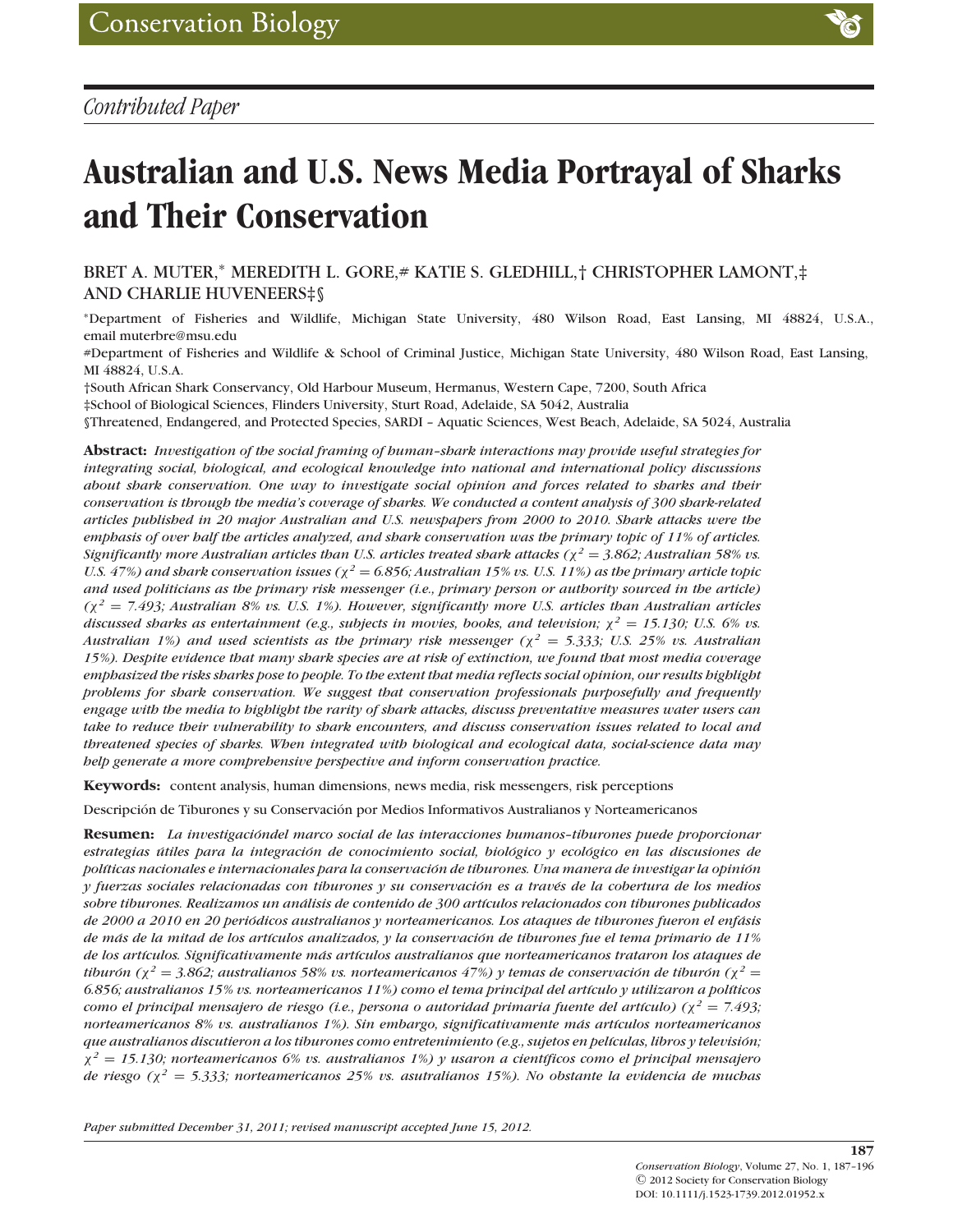*especies de tiburon est ´ an en riesgo de extinci ´ on, encontramos que la mayor ´ ´ıa de la cobertura de los medios enfatizo los riesgos que representan los tiburones para humanos. En el sentido en que los medios reflejan ´ la opinion social, nuestros resultados resaltan los problemas para la conservaci ´ on de tiburones. Sugerimos ´ que profesionales de la conservacion se comprometan con los medios, con determinaci ´ on y frecuencia, para ´ resaltar la rareza de los ataques de tiburones, discutir medidas preventivas que los usuarios pueden tomar para reducir su vulnerabilidad a encuentros con tiburones y discutir temas de conservacion relacionados ´ con especies de tiburones locales y amenazadas. Datos de la ciencia social, incorporados a datos biologicos y ´ ecologicos, pueden ayudar a generar una perspectiva integral y proporcionar informaci ´ on a la pr ´ actica de la ´ conservacion. ´*

**Palabras Clave:** Análisis de contenido, dimensiones humanas, medios informativos, mensajeros de riesgo, percepciones de riesgo

# **Introduction**

Declines in the abundance of marine species are having negative effects on marine systems and processes (e.g., trophic downgrading [Estes et al. 2011]) and are affecting the ability of oceans to provide ecosystem services (Worm et al. 2006). Many species of sharks are of particular conservation concern due to their role as apex predators (Myers et al. 2007). Worldwide human pressures on chondrichthians are associated with systematic population declines and many likely collapses (Jacques 2010). Sharks are threatened by commercial fishing (Bonfil 1994), finning (i.e., harvesting of sharks for their fins) (Clarke et al. 2006), pollution (Gelsleichter et al. 2005), habitat loss and degradation (Jennings et al. 2008), and climate change (Chin et al. 2010). Sharks are especially vulnerable to these threats due to their life-history traits (i.e., slow growth rates, late age of maturity, long gestation periods, and low reproductive output) (Musick 1999). Like many apex predators, sharks suffer from a negative public image (Driscoll 1995; Woods 2000; Thompson & Mintzes 2002) in part because they can threaten human safety (Philpott 2002). Negative perceptions about sharks and shark-attack risks have been identified as one of the greatest barriers to shark conservation efforts (Ferguson 2006).

Scientists, conservation organizations, politicians, and even fishers have expressed concerns about threats to global shark populations for years (Lynch et al. 2010). Yet, shark conservation is just starting to become a global policy priority and be attended to by social scientists (Jacques 2010). For example, in November 2005 the Convention for Migratory Species (CMS) Parties adopted a recommendation on migratory sharks that urged range states to strengthen protection for these species and called for the development of a global conservation agreement. The 2010 Conference of the Parties for the Convention on International Trade in Endangered Species of Wild Fauna and Flora (CITES) also featured substantial dialogue about shark conservation.

Similarly, 2011 witnessed a significant global shift in shark conservation actions as evidenced by bans on the practice of shark finning (e.g., Taiwan)**,** bans on the sale

of shark fins all together (e.g., in California [U.S.A.] and Toronto [Canada]), and a boom in new shark sanctuaries (e.g., in the Bahamas, Honduras, Chile, and the Marshall Islands). These efforts are conservation milestones; however, challenges remain in developing, implementing, and enforcing policies that protect sharks (and other migratory marine species) outside of demarcated political boundaries (Nevins et al. 2009).

Enacting conservation policies that reduce risks to sharks requires coordinated international cooperation and collaboration among many countries and dedicated attention by social scientists (Jacques 2010). In addition to the need for countries to share, understand, and integrate biophysical knowledge about sharks (e.g., diet, migration, population) into national and international policy discussions, conservation professionals must also seek cross-cultural insights on the many different people, cultures, and histories that are affected by such policies. Quantifying the social forces of and on marine systems is essential for understanding and mitigating changes to marine systems (Jacques 2010). Discovery about the social framing of shark conservation may provide important answers and possibly new solutions. Mass-media studies (i.e., the formal subdiscipline dedicated to quantifying and qualifying media effects on society and vice versa) offers one mechanism with which to investigate social opinion and forces related to sharks and their conservation (Jacques 2010).

Media studies have long recognized the ability of mass media to reflect popular views (Katz & Lazarsfeld 1955; Jensen 2003; Gans 2004) and to influence social attitudes about outcomes of wildlife and conservation policy (Wolch et al. 1997; Muter et al. 2009; Jacobson et al. 2012). News and entertainment media are widely credited for perpetuating negative portrayals of sharks and for amplifying public fear through newspaper stories and documentaries with sensationalistic headlines and imagery (Philpott 2002; Peschak 2006). However, the content and context of news media coverage about sharks, needed to empirically assess this claim, has been neither adequately described nor quantified. Researchers have investigated the portrayal of sharks in documentaries (Ferguson 2006), shark-diving websites (Gore et al.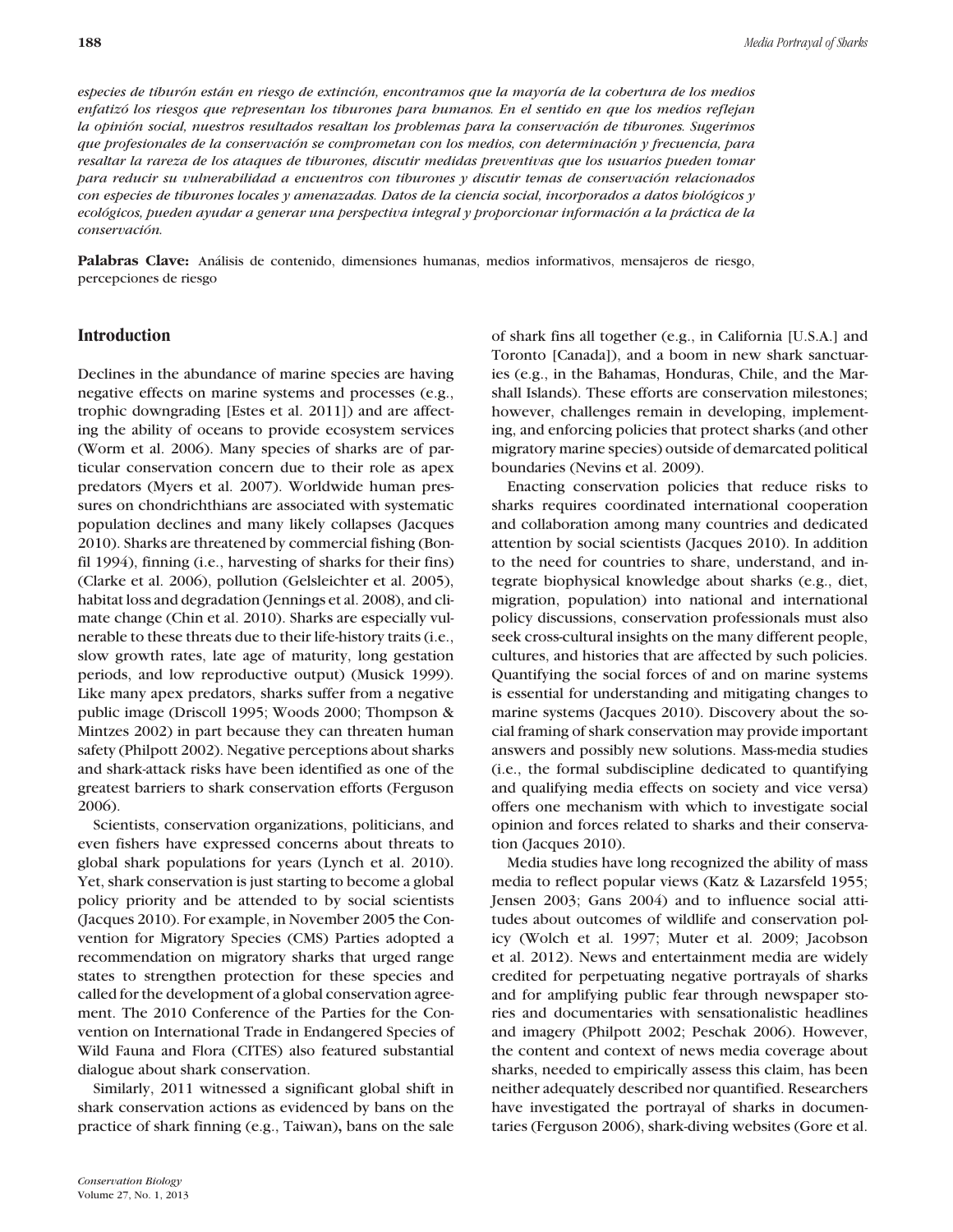2011), and diving magazines (Whatmough et al. 2011). Boissonneault et al. (2005) assessed how the portrayal of gray nurse sharks in Australian newspapers changed from 1969 to 2003. Although results of these studies provide useful insights into the portrayal of sharks in various media outlets, their limitations (e.g., time frame of articles assessed, species considered, media outlets and reach) narrow the types of cross-cultural insights that can be transferred to, but are needed for, global shark conservation.

We sought to describe the content and context of shark-related media coverage in high-profile news media in Australia and the United States over the last decade (2000–2010). Australia and the United States are 2 of the most influential countries in global shark conservation policy and were among the first countries to draft and implement a National Plan of Action for Conservation and Management of Sharks (NMFS 2001; DAFF 2004). More documented human–shark interactions occur in these countries than in any other (ISAF 2011), and together they comprise a disproportionately large segment of the global media market for shark stories. Because shark attacks are newsworthy (Peschak 2006), it makes sense to study the media in the countries that have the most documented shark attacks.

Specifically, we wanted to identify the primary topics, frames (i.e., how information about sharks and their conservation is presented), and messengers of media coverage of sharks in Australia and the United States. We also wanted to identify trends in that coverage over the last decade and to compare and contrast Australian and U.S. coverage. Collectively, this information may assist conservation biologists in understanding how the news media has portrayed sharks and shark conservation issues over the last decade. This knowledge may also help them predict public perceptions of risk (Elliot 2003) related to sharks and to identify opportunities for the global conservation community to more effectively engage with diverse stakeholders (Pelstring et al. 1997) and the media (Gore et al. 2005) for the benefit of shark conservation.

## **Methods**

Content analysis is an objective and systematic method (Kerlinger 2000; Wimmer & Dominick 2003) for examining the content of information in documents (e.g., newspapers, magazines, radio and television transcripts) and is often used to better understand media and its effects on the public. The method is commonly applied in the conservation arena due to its ability to provide historical insight on complex management issues (Wolch et al. 1997; Muter et al. 2009; Houston et al. 2010).

**Table 1. Shark-related articles published and assessed from Australian and U.S. newspapers from 2000 to 2010.**

| Publication                    | No.<br>published | No. assessed<br>(%) |
|--------------------------------|------------------|---------------------|
| Australian newspapers (totals) | 2398             | 150                 |
| Advertiser (Sunday Mail)       | 613              | 36(24)              |
| The Age                        | 95               | 6(4)                |
| The Australian                 | 213              | 13(9)               |
| Canberra Times                 | 55               | 3(2)                |
| Courier Mail (Sunday Mail)     | 449              | 27(18)              |
| Herald Sun                     | 313              | 20 (13)             |
| Mercury (Sunday Tasmanian)     | 190              | 12(8)               |
| <b>Northern Territory News</b> | 162              | 10(7)               |
| Sydney Morning Herald          | 188              | 12(8)               |
| West Australian                | 175              | 11(7)               |
| U.S. newspapers                | 944              | 150                 |
| Daily News                     | 71               | 11(7)               |
| <b>Houston Chronicle</b>       | 175              | 28 (19)             |
| <b>New York Times</b>          | 103              | 16(11)              |
| Oregonian                      | 27               | 4(3)                |
| Philadelphia Inquirer          | 44               | 7(5)                |
| San Diego Union Tribune        | 189              | 30(20)              |
| San Francisco Chronicle        | 81               | 13(9)               |
| <b>St. Petersburg Times</b>    | 130              | 21 (14)             |
| USA Today                      | 50               | 8(5)                |
| <b>Washington Post</b>         | 74               | 12(8)               |
| Total                          | 3342             | 300                 |
|                                |                  |                     |

We used LexisNexis, an electronic search engine, in April 2010 to identify shark-related articles published in major newspapers in Australia and the United States (10 from each country) from 1 January 2000 through 31 December 2009 (Table 1). We defined major publications as those ranked by the Audit Bureau of Circulation to be in the top 30 newspapers by daily circulation in their country. We purposively selected publications to ensure our sample was geographically distributed across and representative of the 2 countries and to ensure the publication was electronically available over the entire sampling period. We limited our search to articles that contained the keyword *shark* in both the title and body of the article. This strategy helped identify articles that were primarily about sharks (i.e., Chondrichthyes).

We reviewed all articles identified through the search and excluded nonrelevant articles (e.g., articles referring to, for example, sports teams). After sorting, 3342 articles fit our search criteria (2398 from Australia and 944 from the United States). We recorded the date and publication of each article and randomly selected 150 articles from each country  $(n = 300)$  with a random-number generator in proportion to their distribution across publications (e.g., 24% of the 2398  $[n = 613]$  Australian articles we identified were published in the *Advertiser,* so 24% of the 150  $[n = 36]$  articles in our final Australian sample were taken from the *Advertiser* [Table 1]) for further analyses (Riffe et al. 2005).

On the basis of our research objectives, we developed a codebook and protocol (Supporting Information). We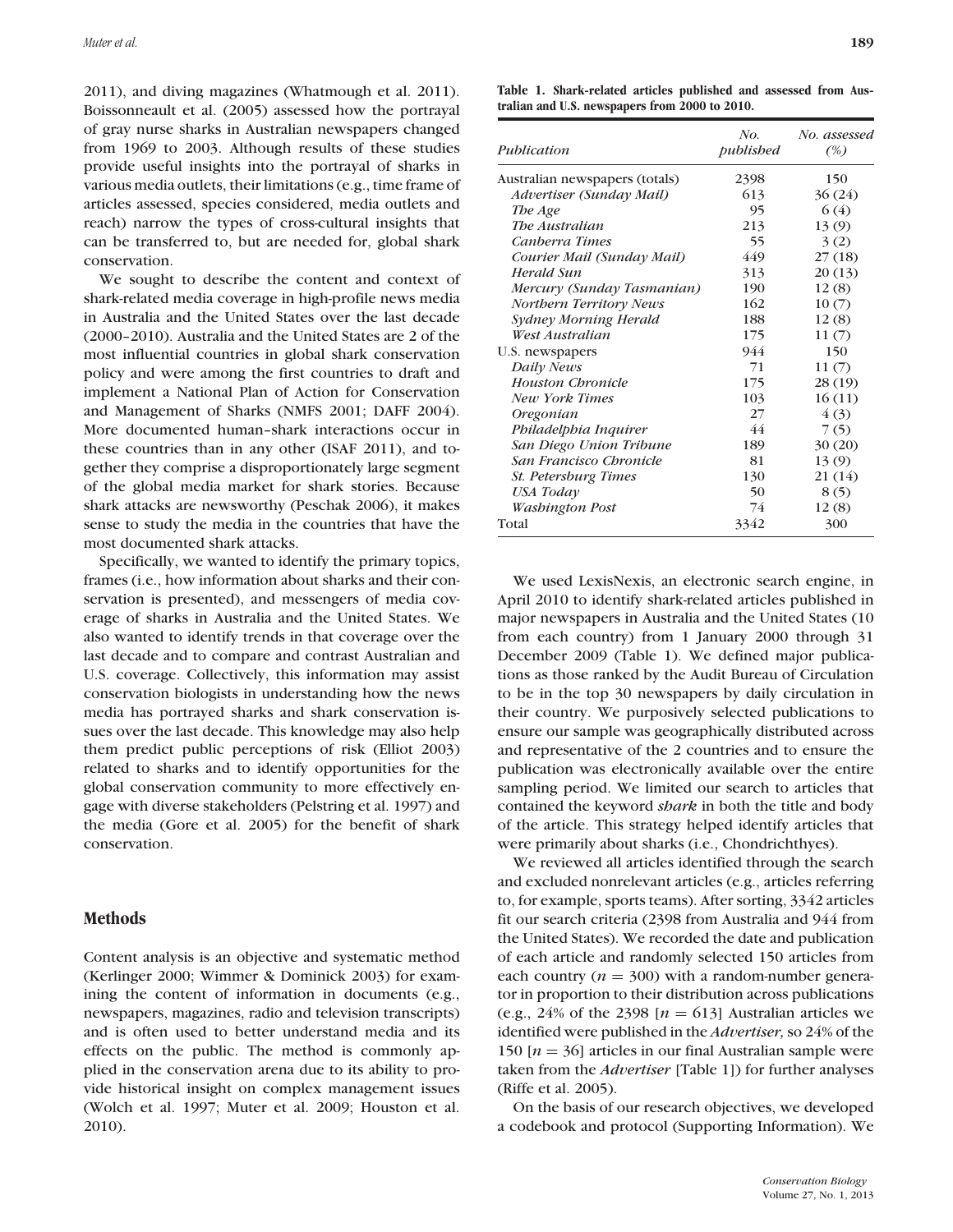trained 2 teams of coders (2 people on each team) one in the United States and one in Australia. Teams trained together on 2 sets of 10 dummy articles (i.e., relevant articles not included in the sample) until simple percent agreement among coders was  $\geq$ 90% for most items (Muter et al. 2009). Each article was coded by both team members; a third coder was used when needed to settle discrepancies between team members and to increase reliability (Wimmer & Dominick 2003).

Coders examined each article for 83 variables organized into 7 content categories: general article information (e.g., date, publication, topic, shark species mentioned), natural-history information (e.g., physical traits, physiology, behavior), risks from sharks (e.g., attacks on humans, beach closures), risks to sharks (e.g., overexploitation, illegal trade, negative public image), risk perceptions and estimates, shark tourism, and news format (i.e., episodic or thematic coverage).

We used Cohen's kappa (Cohen 1960, 1968) to measure agreement between the 2 coders (Capozzoli et al. 1999). Kappa values >0.7 represent a strong level of agreement above chance (Lombard et al. 2002). We retained for analyses only variables with a kappa >0.7. We computed kappa values with PASWStatistics 18 software (SPSS 2010) for each variable across all 300 articles.

We obtained data on shark attacks in Australia and the United States from 1 January 2000 to 31 December 2009 from the International Shark Attack File (ISAF 2011) and the Australian Shark Attack File (ASAF 2010; Table 2).

We used logistic regression to identify trends in coverage over time. We used chi-square analyses to test for differences between Australian and U.S. coverage. We assessed correlations among variables (i.e., primary article topic, frame, and messengers). Linear regression was used to compare number of attacks with frequency of shark-related coverage.

# **Results**

#### **Description of the Content**

We analyzed 300 articles across 20 publications (Table 1). News coverage about sharks was most frequent from December through March in Australia and from June through September in the United States (i.e., summer months when more people are in the water). White sharks (*Carcharodon carcharias*, *n* = 75), bull sharks (*Carcharhinus leucas*,  $n = 32$ ), and tiger sharks (*Galeocerdo cuvier*,  $n = 31$ ) were among the species most frequently cited in the coverage (Table 2).

Shark attacks were the emphasis of more than half the articles analyzed ( $n = 157, 52\%$ ); conservation concerns were the primary topic of 32 articles (11%). Other article topics included sharks as attractions in zoos and aquariums ( $n = 27$ , 9%), shark biology or ecology ( $n = 22$ , 7%), sharks as entertainment ( $n = 18, 6\%$ ), recreational shark fishing ( $n = 12, 4\%$ ), shark-diving tourism ( $n = 5$ , 2%), other recreational diving  $(n = 4, 1\%)$ , nondivingrelated businesses ( $n = 4$ , 1%), and shark conservation professionals or biologists ( $n = 3, 1\%$ ) (Table 3).

More than half the articles  $(n = 176, 59%)$  emphasized negative effects of sharks (e.g., human injuries or deaths, closed beaches). Fewer articles emphasized positive effects of sharks (e.g., human-health insights, sharks as aquarium attractions;  $n = 58$ , 19%), negative effects on sharks (e.g., shark finning, pollution, ineffective policies for shark conservation;  $n = 50$ , 17%), and positive effects on sharks (e.g., successful conservation interventions, education campaigns;  $n = 11, 4%$ ). Five articles (2%), all of which were in Australian newspapers, were classified as having multiple foci (i.e., more than one frame) (Table 3).

## **Shark-Related Risks**

We identified 4 types of risks from sharks and 14 types of risks to sharks in the articles (Table 4). Forty-four percent of the articles mentioned elevated public risk perceptions or fear of sharks ( $n = 133$ ). Other risks from sharks identified were shark-related human injuries ( $n = 98, 33\%$ ), shark-related human fatalities ( $n = 92, 31\%$ ), and changes in recreation, such as beach closures, due to the presence of sharks ( $n = 50, 17\%$ ).

Of the 14 different risks to sharks mentioned in the sample articles (Table 4), physical injury to sharks (e.g., from boats) was discussed most frequently  $(n = 49, 16\%)$ . Other risks to sharks discussed were overfishing (*n* = 36, 12%), trophy fishing ( $n = 25, 8\%$ ), negative public image (*n* = 21, 7%), shark finning (*n* = 21, 7%), commercial fisheries ( $n = 16, 5\%$ ), sharks as bycatch ( $n = 11, 4\%$ ), illegal trade in shark parts ( $n = 8, 3\%$ ), altered behavior of sharks (*n* = 7, 2%), beach meshing (i.e., nets designed to reduce human-shark encounters near beaches)  $(n =$ 6, 2%), pollution ( $n = 5$ , 2%), culling ( $n = 4$ , 1%), shark tourism ( $n = 3$ , 1%), and coastal development ( $n = 1$ ,  $<1\%$ ).

#### **Comparison of Australian and U.S. Articles**

Significantly more Australian articles than U.S. articles treated shark attacks ( $\chi^2 = 3.862$ ; Australian 87 [58%] vs. U.S. 70, [47%]) and shark conservation issues  $(\chi^2 = 6.856;$  Australian 23 [15%] vs. U.S. 9 [11%]) as the primary article topic. However, significantly more U.S. articles than Australian articles highlighted sharks as entertainment ( $\chi^2 = 15.130$ ; U.S. 17 [6%] vs. Australian 1 [1%]) (Table 3). More U.S. articles than Australian articles used a primary frame highlighting positive effects of sharks ( $\chi^2 = 12.311$ ; U.S. 41 [27%] vs. Australian 17 [11%] (Table 3). Articles published in the United States discussed shark-related risk perceptions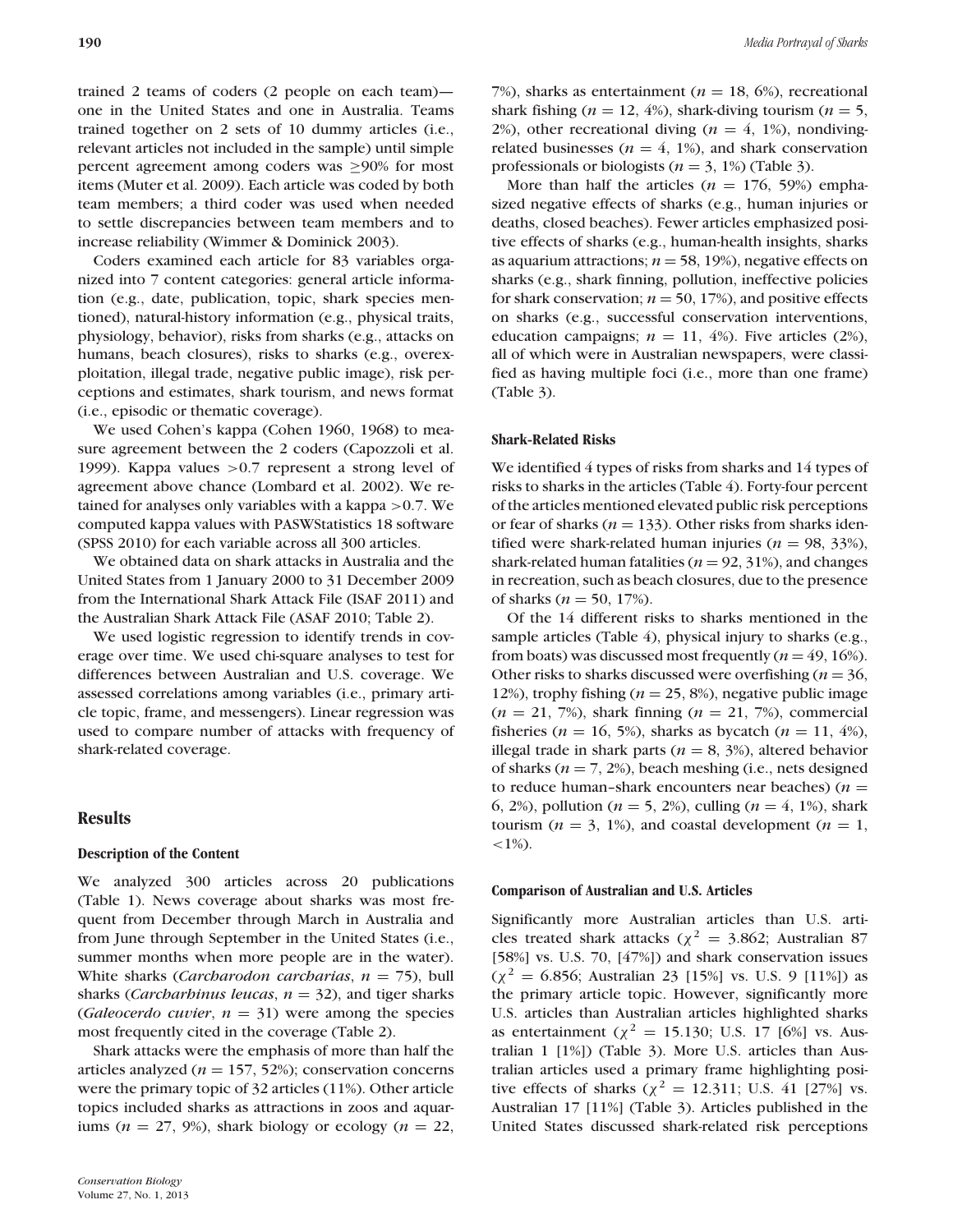|                            |                                                  | No. of articles |                |                | No. of attacks <sup>a</sup> |                  |                  |
|----------------------------|--------------------------------------------------|-----------------|----------------|----------------|-----------------------------|------------------|------------------|
| Common name                | Scientific name                                  | total           | Australia      | U.S.           | total                       | Australia        | U.S.             |
| White shark                | Carcharodon carcharias                           | 75              | 45             | 30             | 80                          | 51               | 29               |
| Unidentified               |                                                  | 63              | 37             | 26             | 363                         | 8                | 355              |
| <b>Bull shark</b>          | Carcharhinus leucas                              | 32              | 15             | 17             | 34                          | 14               | 20               |
| Tiger shark                | Galeocerdo cuvier                                | 31              | 17             | 14             | 26                          | 6                | 20               |
| Whaler spp.                | Carcharhinus spp.                                | 18              | 18             | $\mathbf{0}$   | 35                          | 35               | $\mathbf{0}$     |
| Hammerhead spp.            | <i>Sphyrna</i> spp.                              | 14              | 4              | 10             | 5                           | 1                | 4                |
| Blacktip shark             | Carcharhinus limbatus                            | 13              | $\mathbf{0}$   | 13             | 15                          | $\mathbf{0}$     | 15               |
| Mako shark                 | <i>Isurus</i> spp.                               | 8               | 3              | 5              | 3                           | 1                | $\overline{2}$   |
| Blue shark                 | Prionace glauca                                  | 8               | 3              | 5              | $\mathbf{0}$                | $\mathbf{0}$     | $\mathbf{0}$     |
| Whale shark                | Rhincodon typus                                  | 6               | 2              | 4              | $\boldsymbol{0}$            | $\boldsymbol{0}$ | $\boldsymbol{0}$ |
| Thresher spp.              | Alopias spp.                                     | 6               | $\mathbf{1}$   | 5              | $\mathbf{1}$                | $\mathbf{0}$     | $\mathbf{1}$     |
| Lemon shark                | <i>Negaprion</i> spp.                            | 5               | $\mathbf{1}$   | $\overline{4}$ | $\overline{4}$              | $\mathbf{0}$     | 4                |
| Sandbar shark              | Carcarbinus plumbeus                             | 5               | $\mathbf{1}$   | 4              | 3                           | $\Omega$         | 3                |
| Nurse shark                | Ginglymostomidae spp.                            | $\overline{4}$  | $\mathbf{0}$   | $\overline{4}$ | 14                          | $\mathbf{0}$     | 14               |
| Wobbegong spp.             | Orectolobidae spp.                               | 4               | $\overline{2}$ | $\overline{2}$ | 33                          | 33               | $\mathbf{0}$     |
| Sharpnose spp.             | Rhizoprionodon spp.                              | 4               | $\mathbf{0}$   | 4              | $\mathbf{0}$                | $\mathbf{0}$     | $\boldsymbol{0}$ |
| Gray nurse shark           | Carcharias Taurus                                | 3               | 3              | $\mathbf{0}$   | $\overline{4}$              | 1                | 3                |
| Leopard shark              | Triakis semifasciata                             | 3               | $\Omega$       | 3              | $\overline{0}$              | $\mathbf{0}$     | $\overline{0}$   |
| Reef shark                 | Carcharhinus spp.                                | 3               | $\mathbf{0}$   | 3              | $\mathbf{1}$                | $\mathbf{0}$     | $\mathbf{1}$     |
| Sand shark                 | Carcharias taurus <sup>b</sup>                   | 3               | $\mathbf{0}$   | 3              | $\mathbf{1}$                | $\mathbf{0}$     | 1                |
| Whitetip shark             | Carcharhinus longimanus or<br>Triaenodon obsesus | $\overline{2}$  | $\Omega$       | $\overline{2}$ | $\mathbf{1}$                | $\Omega$         | $\mathbf{1}$     |
| <b>Blacktip reef shark</b> | Carcharhinus melanopterus                        | 2               | $\mathbf{1}$   | $\mathbf{1}$   | $\mathbf{1}$                | 1                | $\Omega$         |
| Whitetip reef shark        | Triaenodon obesus                                | $\overline{2}$  | $\overline{2}$ | $\mathbf{0}$   | $\mathbf{1}$                | 1                | $\mathbf{0}$     |
| Zebra shark                | Stegostoma fasciatum                             | $\overline{2}$  | $\mathbf{0}$   | $\overline{2}$ | $\overline{0}$              | $\mathbf{0}$     | $\mathbf{0}$     |
| <b>Basking shark</b>       | Cetorbinus maximus                               | $\overline{2}$  | $\mathbf{1}$   | $\mathbf{1}$   | $\mathbf{0}$                | $\mathbf{0}$     | $\mathbf{0}$     |
| School shark               | Mustelus antarcticus                             | $\overline{2}$  | $\overline{2}$ | $\Omega$       | $\overline{0}$              | $\mathbf{0}$     | $\overline{0}$   |
| Gummy shark                | Galeorbinus galeus                               | $\overline{c}$  | 2              | $\mathbf{0}$   | $\mathbf{0}$                | $\mathbf{0}$     | $\mathbf{0}$     |
| Sevengill shark            | Hexanchidae spp.                                 | $\overline{2}$  | $\mathbf{1}$   | $\mathbf{1}$   | $\mathbf{0}$                | $\mathbf{0}$     | $\Omega$         |
| Carribean reef shark       | Carcharhinus perezi                              | 1               | $\overline{0}$ | $\mathbf 1$    | $\overline{0}$              | $\mathbf{0}$     | $\mathbf{0}$     |
| Finetooth shark            | Carcharhinus isodon                              | 1               | $\mathbf{0}$   | $\mathbf 1$    | $\mathbf{0}$                | $\mathbf{0}$     | $\mathbf{0}$     |
| Deep sea shark             | Various                                          | 1               | $\mathbf{1}$   | $\mathbf{0}$   | $\mathbf{0}$                | $\mathbf{0}$     | $\mathbf{0}$     |
| Brown shark                | Carcharhinus plumbeus <sup>b</sup>               | 1               | $\mathbf{0}$   | $\mathbf{1}$   | $\mathbf{0}$                | $\mathbf{0}$     | $\overline{0}$   |
| Goblin shark               | Mitsukurina owstoni                              | 1               | $\mathbf{1}$   | $\mathbf{0}$   | $\boldsymbol{0}$            | $\mathbf{0}$     | $\mathbf{0}$     |
| Galapagos shark            | Carcharhinus galapagensis                        | 1               | 1              | $\Omega$       | $\overline{0}$              | $\mathbf{0}$     | $\Omega$         |
| Glyphis shark              | <i>Glyphis</i> spp.                              | 1               | $\mathbf{1}$   | $\mathbf{0}$   | $\mathbf{0}$                | $\boldsymbol{0}$ | $\boldsymbol{0}$ |
| Lamnid shark               | Lamindae spp.                                    | 1               | $\Omega$       | $\mathbf{1}$   | $\overline{0}$              | $\mathbf{0}$     | $\overline{0}$   |
| Angel shark                | Squatina spp.                                    | $\overline{0}$  | $\mathbf{0}$   | $\mathbf{0}$   | $\mathbf{1}$                | $\mathbf{0}$     | $\mathbf{1}$     |
| Cookie cutter              | Isistius brasiliensis                            | 1               | $\mathbf{0}$   | $\mathbf{1}$   | $\mathbf{1}$                | $\mathbf{0}$     | $\mathbf{1}$     |
| Gray reef shark            | Carcharhinus amblyrhynchos                       | $\overline{0}$  | $\mathbf{0}$   | $\mathbf{0}$   | $\overline{2}$              | 1                | $\mathbf{1}$     |
| Spinner shark              | Carcharhinus brevipinna                          | 1               | $\overline{0}$ | $\mathbf{1}$   | 3                           | $\mathbf{0}$     | 3                |
| <b>Blind shark</b>         | Brachaelurus colcloughi                          | $\overline{0}$  | $\mathbf{0}$   | $\overline{0}$ | $\mathbf{1}$                | 1                | $\mathbf{0}$     |
| Silvertip shark            | Carcharhinus albimarginatus                      | $\theta$        | $\Omega$       | $\Omega$       | $\mathbf{1}$                | 1                | $\Omega$         |

#### **Table 2. Shark species described in Australian and U.S. newspapers and frequency with which species were implicated in shark attacks on humans from 2000 to 2010.**

*a International Shark Attack File (ISAF 2011).*

*<sup>b</sup>Most likely scientific name but uncertain.*

 $(\chi^2 = 12.135; U.S. 81 [54\%] \text{ vs. Australian 52 [35\%]) and}$ shark-related human injuries ( $\chi^2 = 3.880$ ; U.S. 57 [38%] vs. 41 [27%]) (Table 5) significantly more than Australian articles.

As the total number of shark attacks (i.e., sum of fatal and nonfatal attacks) increased per quarter (i.e., 3-month period), the total number of articles increased in both Australia ( $r = 0.328$ ,  $p < 0.05$ ) and the United States ( $r =$ 0.506,  $p < 0.01$ ). The total number of shark attacks per quarter and the number of articles in which the primary topic was a shark attack were positively correlated for both Australia ( $r = 0.553$ ,  $p < 0.001$ ) and the U.S. articles  $(r = 0.435, p < 0.01).$ 

## **Trends**

There was a significant decline over time in U.S. articles that mentioned shark attacks (odds ratio  $[OR] =$ 0.801,  $p < 0.001$ ) and an increase in U.S. articles discussing recreational shark fishing (OR =  $1.341, p <$ 0.05). Articles emphasizing positive effects of sharks increased significantly over time in the United States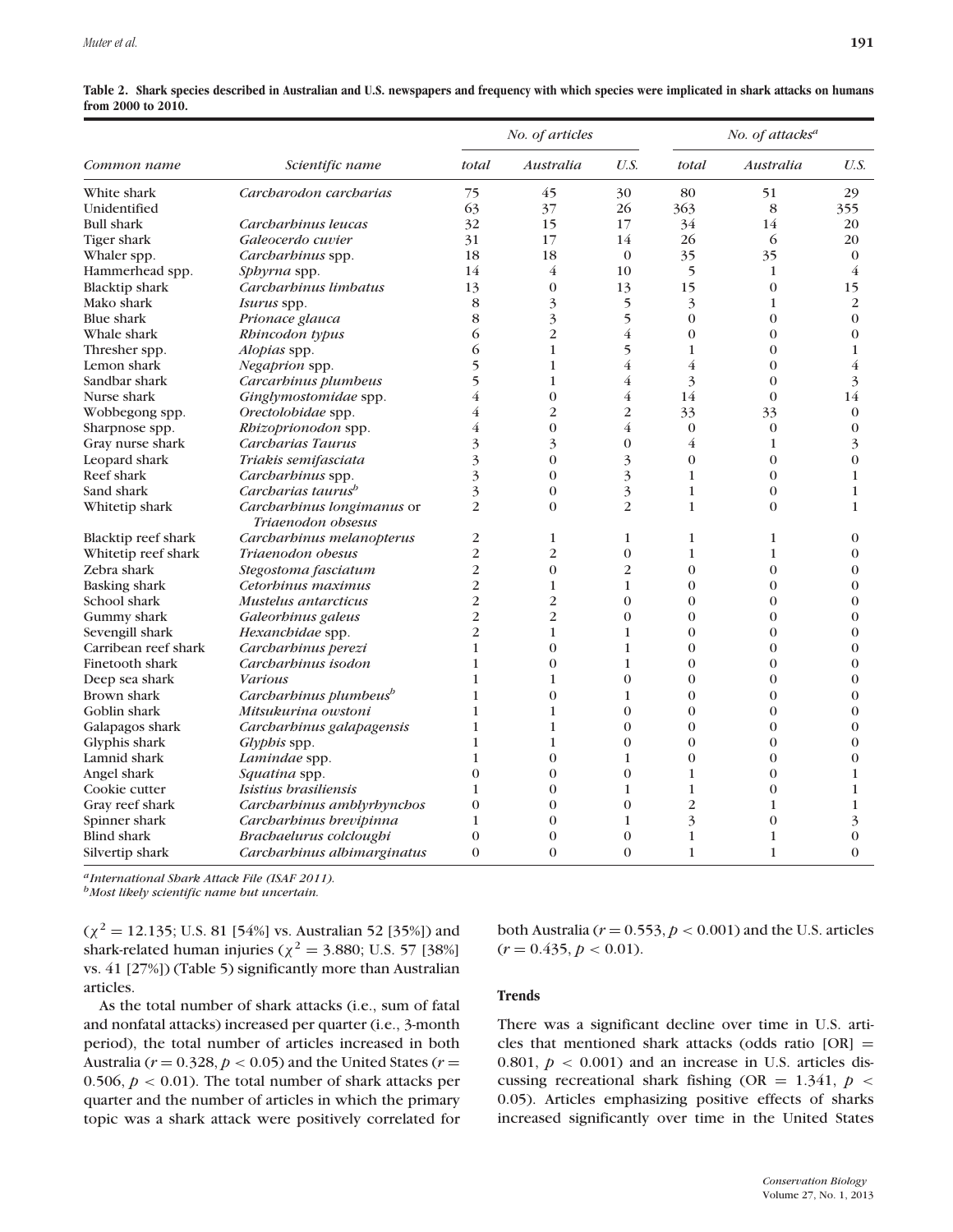|                                        | All            |      | U.S.             |      | Australia    |      |          |               |
|----------------------------------------|----------------|------|------------------|------|--------------|------|----------|---------------|
| Variable                               | $\mathcal{f}$  | %    | $\int$           | %    | $\int$       | %    | $\chi^2$ | $\mathcal{P}$ |
| Primary article topic                  |                |      |                  |      |              |      |          |               |
| shark attacks on people                | 157            | 52.3 | 70               | 46.7 | 87           | 58.0 | 3.862    | 0.049         |
| sharks as attractions in zoos          | 27             | 9.0  | 14               | 9.3  | 13           | 8.7  | 0.000    | 1.000         |
| shark-diving tourism                   | 5              | 1.7  | $\overline{4}$   | 2.7  | $\mathbf{1}$ | 0.7  | 1.831    | 0.176         |
| shark biology or ecology               | 22             | 7.3  | 11               | 7.3  | 11           | 7.3  | 0.000    | 1.000         |
| shark fishing (sport)                  | 12             | 4.0  | $\overline{7}$   | 4.7  | 5            | 3.3  | 0.347    | 0.556         |
| shark conservation issues              | 32             | 10.7 | $\mathfrak{g}$   | 6.0  | 23           | 15.3 | 6.856    | 0.009         |
| shark biologist, conservationist       | 3              | 1.0  | $\overline{2}$   | 1.3  | 1            | 0.7  | 0.337    | 0.562         |
| sharks as entertainment                | 18             | 6.0  | 17               | 11.3 | $\mathbf{1}$ | 0.7  | 15.130   | 0.000         |
| other diving and recreation            | 4              | 1.3  | 3                | 2.0  | $\mathbf{1}$ | 0.7  | 1.014    | 0.314         |
| nondiving tourism                      | $\overline{4}$ | 1.3  | $\overline{2}$   | 1.3  | 2            | 1.3  | 0.000    | 1.000         |
| other                                  | 16             | 5.3  | 11               | 7.3  | 5            | 3.3  | 2.377    | 0.123         |
| Primary article frame                  |                |      |                  |      |              |      |          |               |
| negative effects of sharks             | 176            | 58.7 | 86               | 57.3 | 90           | 60.0 | 0.220    | 0.639         |
| negative effect on sharks              | 50             | 16.7 | 19               | 12.7 | 31           | 20.7 | 3.456    | 0.063         |
| positive effects of sharks             | 58             | 19.3 | 41               | 27.3 | 17           | 11.3 | 12.311   | 0.000         |
| positive effects on sharks             | 11             | 3.7  | $\overline{4}$   | 2.7  | 7            | 4.7  | 0.849    | 0.357         |
| multiple foci                          | 5              | 1.7  | $\boldsymbol{0}$ | 0.0  | 5            | 3.3  | 5.085    | 0.024         |
| Primary messenger                      |                |      |                  |      |              |      |          |               |
| author of article                      | 27             | 9.0  | 16               | 10.7 | 11           | 7.3  | 1.018    | 0.313         |
| scientist                              | 61             | 20.3 | 38               | 25.3 | 23           | 15.3 | 5.333    | 0.021         |
| fishers                                | 11             | 3.7  | $\overline{4}$   | 2.7  | 7            | 4.7  | 0.849    | 0.357         |
| conservation organization              | 20             | 6.7  | 14               | 9.3  | 6            | 4.0  | 3.429    | 0.064         |
| shark-attack victim or victim's family | 31             | 10.3 | 14               | 9.3  | 17           | 11.3 | 0.324    | 0.569         |
| general public                         | 19             | 6.3  | 7                | 4.7  | 12           | 8.0  | 1.405    | 0.236         |
| tourism                                | 15             | 5.0  | 8                | 5.3  | 7            | 4.7  | 0.000    | 1.000         |
| politicians                            | 14             | 4.7  | $\overline{2}$   | 1.3  | 12           | 8.0  | 7.493    | 0.006         |
| nonscientist government officials      | 21             | 7.0  | 9                | 6.0  | 12           | 8.0  | 0.461    | 0.497         |
| retailers                              | $\overline{4}$ | 1.3  | $\mathbf{1}$     | 0.7  | 3            | 2.0  | 1.014    | 0.314         |
| multiple messengers                    | 32             | 10.7 | 12               | 8.0  | 20           | 13.3 | 2.239    | 0.135         |
| other                                  | 9              | 3.0  | 6                | 4.0  | 3            | 2.0  | 0.146    | 0.702         |

**Table 3. Frequencies and results of chi-square analyses of primary article topic, frame (positive or negative focus), and messenger for Australian and U.S. newspaper coverage of sharks from 2000 to 2010.**

( $OR = 1.216$ ,  $p < 0.01$ ) and decreased significantly in Australia (OR =  $0.819$ ,  $p < 0.05$ ). There was a significant decrease in U.S. articles with a primary frame emphasizing negative effects of sharks (OR =  $0.807, p <$ 0.001), whereas Australian coverage emphasizing positive effects of sharks increased over time ( $OR = 1.623$ ,  $p < 0.05$ ).

There was a significant decrease over time in U.S. articles discussing shark-related effects on recreation  $(OR =$ 0.847,  $p < 0.05$ ). More U.S. articles than Australian articles discussed a negative public image ( $\chi^2 = 6.196$ ; U.S. 16 [11%] vs. Australian 5 [3%]) and bycatch ( $\chi^2 = 4.624$ ; U.S 9 [2%] vs. Australian 2 [1%]) as threats to sharks, whereas significantly more Australian articles than U.S. articles discussed illegal trade in shark parts ( $\chi^2 = 4.623$ ; Australia 7 [5%] vs. U.S. 1 [1%]).

#### **Messengers**

Scientists served as the primary messengers in both Australian and U.S. articles ( $n = 61$ , 20%). Other primary messengers included victims of shark attacks or their families ( $n = 31, 10\%$ ), the article author ( $n = 27, 9\%$ ),

nonscientist government officials (*n* = 21, 7%), conservation organizations ( $n = 20, 7\%)$ , members of the general public ( $n = 19, 6\%$ ), tourism interests ( $n = 15$ , 5%), politicians ( $n = 14, 5\%$ ), and fishers ( $n = 11, 4\%$ ) (Table 3).

More U.S. articles used a scientist as the primary messenger than Australian articles ( $\chi^2$  = 5.333; U.S. 38 [25%] vs. Australian 23 [15%]). Significantly more Australian articles than U.S. articles had a politician as the primary messenger ( $\chi^2 = 7.493$ ; Australian 12 [8%] vs. U.S. 2 [1%]) (Table 3).

Articles with scientists and fishers as the primary messengers were positively correlated with stories on shark biology ( $\phi = 0.307$ ,  $p < 0.001$ ) and shark fishing ( $\phi =$ 0.413,  $p < 0.001$ ), respectively. Articles with someone from the tourism industry as the primary messenger were positively correlated with the topic of shark diving ( $\phi =$ 0.218,  $p < 0.001$ ), whereas retailers as messengers were positively correlated with stories on shark diving-related business ( $\phi = 0.747$ ,  $p < 0.001$ ). Articles with politicians as the primary messenger were positively correlated with stories on shark conservation ( $\phi = 0.282$ ,  $p < 0.001$ ) (Table 5).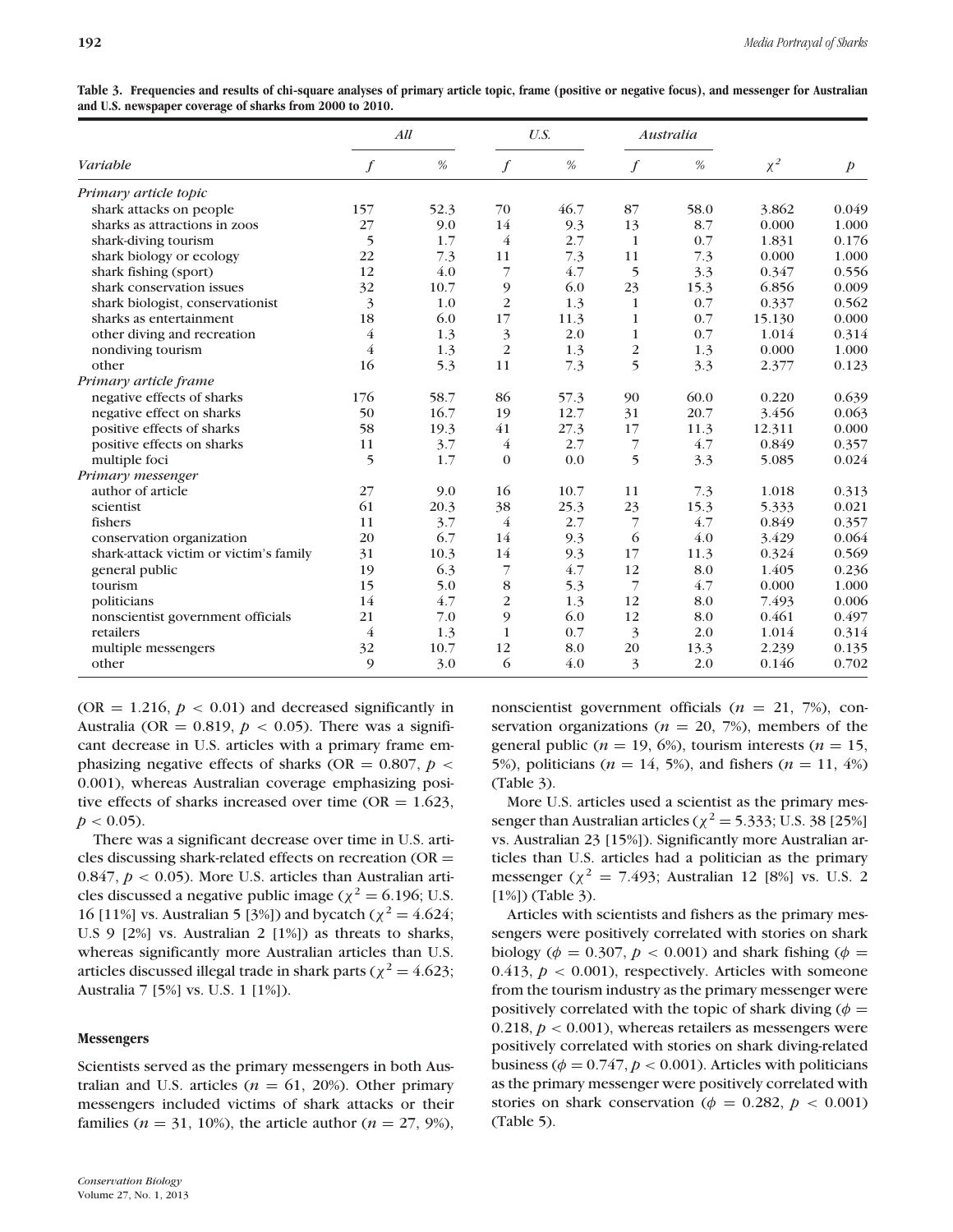|                                         | All            |      | U.S.             |      | Australia      |      |          |               |
|-----------------------------------------|----------------|------|------------------|------|----------------|------|----------|---------------|
| Variable                                |                | %    | $\boldsymbol{f}$ | %    |                | %    | $\chi^2$ | $\mathcal{P}$ |
| Risks from sharks                       |                |      |                  |      |                |      |          |               |
| perception of risk                      | 133            | 44.3 | 81               | 54.0 | 52             | 34.7 | 12.135   | 0.000         |
| shark-related human injury              | 98             | 32.7 | 57               | 38.0 | 41             | 27.3 | 3.880    | 0.049         |
| shark-related human fatality            | 92             | 30.7 | 43               | 28.7 | 49             | 32.7 | 0.564    | 0.453         |
| change in recreation                    | 50             | 16.7 | 28               | 18.7 | 22             | 14.7 | 0.864    | 0.353         |
| Risks to sharks                         |                |      |                  |      |                |      |          |               |
| physical injury to sharks               | 49             | 16.3 | 23               | 15.3 | 26             | 17.3 | 0.220    | 0.639         |
| overfishing, overexploitation           | 36             | 12.0 | 22               | 14.7 | 14             | 9.3  | 2.020    | 0.155         |
| trophy fishing                          | 25             | 8.3  | 16               | 10.7 | 9              | 6.0  | 2.138    | 0.144         |
| negative public image                   | 21             | 7.0  | 16               | 10.7 | 5              | 3.3  | 6.196    | 0.013         |
| finning <sup><i>a</i></sup>             | 21             | 7.0  | 10               | 6.7  | 11             | 7.3  | 0.051    | 0.821         |
| commercial fisheries                    | 16             | 5.3  | 9                | 6.0  |                | 4.7  | 0.264    | 0.607         |
| bycatch                                 | 11             | 3.7  | 9                | 6.0  | $\overline{2}$ | 1.3  | 4.624    | 0.032         |
| illegal trade in shark parts            | 8              | 2.7  | 1                | 0.7  |                | 4.7  | 4.623    | 0.032         |
| altered shark behavior                  |                | 2.3  | 5                | 3.3  | $\overline{2}$ | 1.3  | 1.316    | 0.251         |
| beach meshing <sup><math>a</math></sup> | 6              | 2.0  |                  | 0.7  | 5              | 3.3  | 2.721    | 0.099         |
| oceanic, coastal pollution              | 5              | 1.7  | 4                | 2.7  |                | 0.7  | 1.831    | 0.176         |
| shark culling                           | $\overline{4}$ | 1.3  | 1                | 0.7  | 3              | 2.0  | 1.014    | 0.314         |
| shark tourism                           | 3              | 1.0  | 3                | 2.0  | $\mathbf{0}$   | 0.0  | 3.030    | 0.082         |
| coastal development                     |                | 0.3  |                  | 0.7  | $\mathbf{0}$   | 0.0  | 1.003    | 0.317         |

**Table 4. Frequencies and chi-square analyses of risks to and from sharks discussed in Australian and U.S. newspaper coverage about sharks from 2000 to 2010.**

*a Shark finning is the harvesting of sharks for the primary purpose of obtaining their fins. Beach meshing is a net, or system of nets, designed to reduce human–shark encounters near beaches.*

Stories highlighting negative effects of sharks were negatively correlated with scientists ( $\phi = -0.173$ ,  $p < 0.01$ ) and conservation organizations ( $\phi = -0.237$ ,  $p < 0.001$ ) as messengers, but positively correlated with shark-attack victims ( $\phi = 0.285$ ,  $p < 0.001$ ) and nonscientist government officials ( $\phi = 0.151$ ,  $p < 0.01$ ) as messengers. Conservation organizations ( $\phi = 0.167$ ,  $p < 0.01$ ) and attack victims ( $\phi = -0.152$ ,  $p < 0.01$ ) as messengers were also correlated with stories emphasizing negative effects on sharks. Nonscientist government officials ( $\phi$  =  $-0.134$ ,  $p < 0.05$ ), shark-attack victim ( $\phi = -0.166$ ,  $p < 0.01$ ), and scientist ( $\phi = 0.135$ ,  $p < 0.05$ ) messengers

were correlated with stories with a frame that showed positive effects of sharks. Only politician messengers were correlated with stories highlighting positive effects of sharks ( $\phi = 0.377$ ,  $p < 0.001$ ). Fisher messengers were correlated only with stories with multiple foci ( $\phi = 0.252$ ,  $p < 0.001$ ) (Table 5).

# **Discussion**

Despite substantive evidence that many shark species are at risk (Dulvy et al. 2008), our inquiry indicates that

**Table 5. Correlations (**ϕ**) between primary article messenger and article frame in Australian and U.S. newspaper coverage about sharks from 2000 to 2010.**

| Messenger                        | Negative effects<br>of sharks | Negative effects<br>on sharks | <i>Positive effects</i><br>of sharks | Positive effects<br>on sharks | <i>Multiple</i><br>foci |
|----------------------------------|-------------------------------|-------------------------------|--------------------------------------|-------------------------------|-------------------------|
| Unknown                          | $-0.117*$                     | $-0.051$                      | $0.216***$                           | $-0.016$                      | $-0.047$                |
| Author                           | 0.051                         | 0.016                         | $-0.036$                             | $-0.061$                      | $-0.041$                |
| Scientist                        | $-0.173**$                    | 0.089                         | $0.135**$                            | $-0.009$                      | 0.000                   |
| Fisher                           | $-0.052$                      | 0.056                         | $-0.051$                             | $-0.038$                      | $0.252***$              |
| Conservation organization        | $-0.237***$                   | $0.167**$                     | 0.106                                | 0.090                         | $-0.035$                |
| Shark attack victim              | $0.285***$                    | $-0.152**$                    | $-0.166**$                           | $-0.066$                      | $-0.044$                |
| General public                   | 0.107                         | $-0.043$                      | $-0.093$                             | 0.022                         | $-0.034$                |
| Tourism                          | 0.089                         | $-0.057$                      | $-0.028$                             | $-0.043$                      | $-0.029$                |
| Politician                       | $-0.103$                      | 0.028                         | $-0.068$                             | $0.377***$                    | $-0.029$                |
| Nonscientist government official | $0.151**$                     | $-0.018$                      | $-0.134*$                            | $-0.054$                      | $-0.036$                |
| Retailer                         | 0.039                         | $-0.052$                      | 0.017                                | $-0.023$                      | $-0.015$                |
| Multiple                         | 0.071                         | $-0.010$                      | $-0.032$                             | $-0.067$                      | $-0.045$                |
| Other                            | $-0.050$                      | $-0.010$                      | $-0.020$                             | $-0.030$                      | $0.325***$              |

*Significance:* <sup>∗</sup>*p* < *0.05,* ∗∗*p* < *0.01,* ∗∗∗*p* < *0.001.*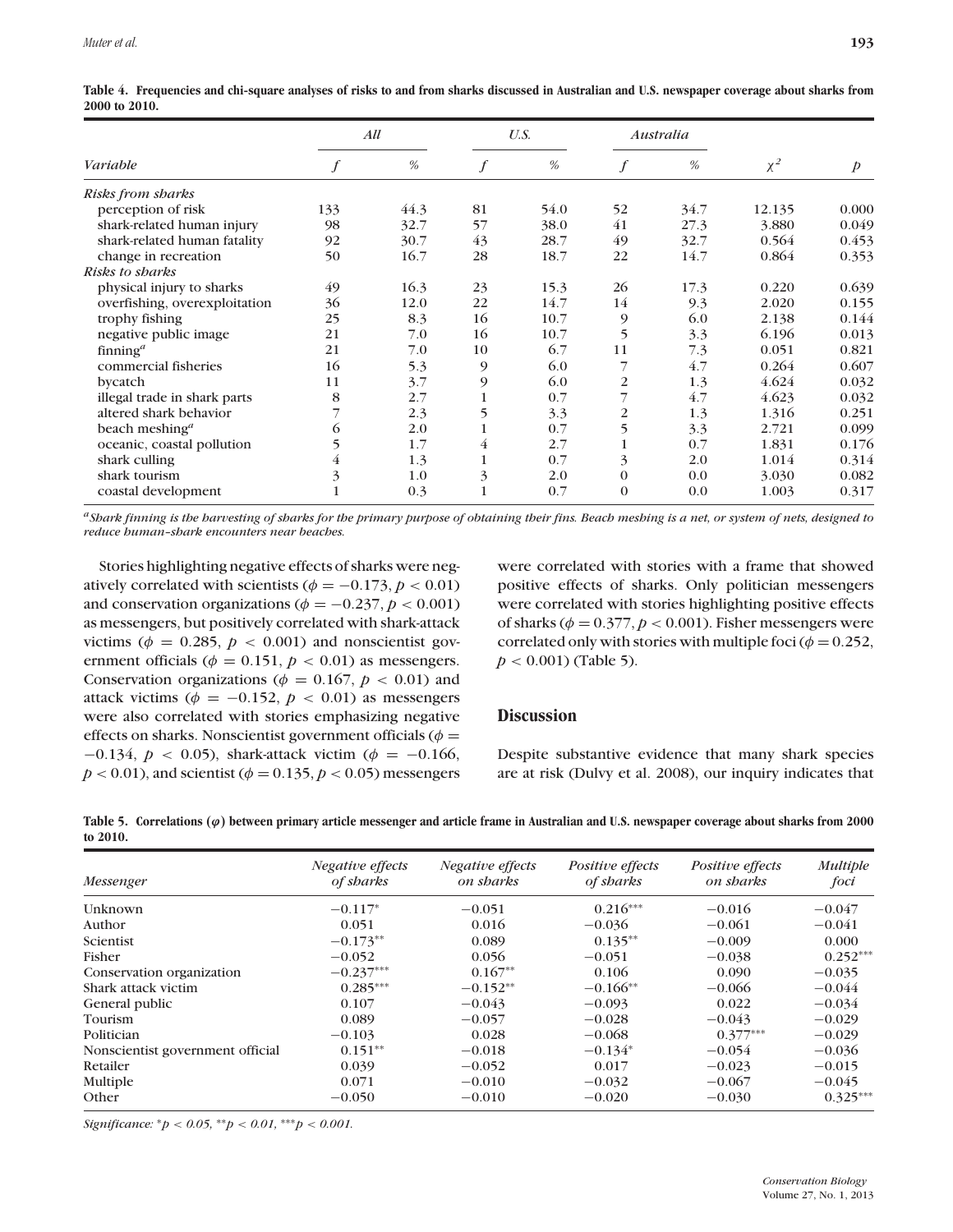most news coverage in both Australia and the United States continues to emphasize risks from sharks rather than the reverse. Shark attacks were reported at least 5 times more than conservation concerns or any other shark-related topic. We also noted a significant positive correlation between the number of shark attacks and the number of shark-related articles per quarter (i.e., 3-month period). Wildlife-related media coverage often highlights low-incidence, high-consequence events such as human injuries and mortalities (Corbett 1995; Gore et al. 2005). We also found that local shark events received international coverage. We found several instances in our sample of a shark attack occurring in one location (e.g., South Africa) and making headlines in a different part of the world (e.g., Australia, United States). This means the world is watching how local people respond to shark-related events. To the extent that media affects people's attitudes toward wildlife, conservation professionals around the world can be aware of the effect of international media coverage on local attitudes about shark conservation.

White sharks, bull sharks, and tiger sharks—the 3 species most commonly implicated in attacks on humans—were among the species most frequently cited in both Australian and U.S. articles. However, species of greater conservation concern (e.g., gray nurse sharks [*Carcharias taurus*] listed as critically endangered in New South Wales by the International Union for Conservation of Nature [IUCN]) did not receive as much coverage. Out of the 68 species of elasmobranch (sharks, rays, and skates) currently considered globally endangered or critically endangered by the IUCN (2011), the speartooth shark (*Glyphis* spp.) and hammerhead shark (*Sphyrna* spp.) groups were the only elasmobranch mentioned in the 300 articles we analyzed. These species of threatened sharks were cited 19 times in the articles, whereas white sharks, tiger sharks, and bull sharks were cited 171 times. These numbers highlight the disproportion of framing between species of conservation concern and species potentially dangerous to humans (Table 2). Conservation professionals in other countries may recognize that their local media engage in similar practices and respond accordingly (e.g., changing media focus to species of conservation need by purposefully engaging the media in conservation stories related to local and threatened species).

Our results provide insight into the current media environment and identify opportunities for the conservation community to more effectively engage the media for the benefit of shark conservation. Given that most news coverage tends to be episodic (i.e., case-study oriented) rather than thematic (i.e., big-picture synthesis of issues) (Iyengar 1991), perhaps shark attacks simply fit the episodic template better than conservation issues that may require more in-depth background and explanation.

Physical injury to sharks was the most frequently cited risk to sharks in both countries—even though overfishing, finning, and illegal trade are all statistically greater threats to shark populations (Jacques 2010). Perhaps instances of physical injury to individual sharks fits the episodic template better than more substantial threats that affect hundreds of thousands of sharks. This may indicate that thematically framed stories are better at facilitating conservation action. Hart (2011), for example, found that framing polar bears as victims of climate change was more effective at motivating policy support than episodic framing. On the other hand, conservation professionals may also consider reframing the way they communicate about shark conservation (i.e., risks to sharks) to the media.

There is a large body of a research that discusses the benefits of using identifiable victims in risk communication campaigns (e.g., Slovic 2007). Small and Loewenstein (2003), for example, found that showcasing an individual victim was more effective at generating donations for a cause than using multiple victims or statistics. These approaches have yet to be tested or evaluated for motivating conservation action for sharks and would need to be explored cross-culturally. Social framing of sharks as either victims or perpetrators may lead to assumptions about policy prescriptions (e.g., help the victim, persecute the perpetrator) (Muter et al. 2009). If sharks continue to be framed primarily as perpetrators of risk, policy responses will likely remain unfavorable to shark conservation.

Despite finding that the majority of articles highlighted risks from sharks, we identified some small changes in shark-related coverage over time. We found a small, but significant decrease in articles that discussed negative effects of sharks and an increase in articles that discussed positive effect of sharks. Portrayal of the shark tourism industry seemed to become more positive as the number of articles discussing the negative effects to humans and to sharks from tourism decreased. This positive portrayal could also have been due, in part, to the increasing acceptance of wildlife tourism targeting sharks and its beneficial role in shark conservation and awareness. These results are consistent with those from other media and attitudinal studies. For example, Boissonneault et al. (2005) found that articles about gray nurse sharks have increased since 2001. This finding implies an increasing interest among the general public in learning about the plight of the gray nurse sharks. On the basis of a study of 53 years of *SportDiving* magazine, Whatmough et al. (2011) suggest an increase in conservation awareness as attitudes portrayed in the magazine shifted from "adventure-seeking hunters" to "nature-appreciating observers." Positive changes in attitudes toward sharks have been documented recently among recreational fishers (Lynch et al. 2010). Given these recent findings, one may question whether newspaper articles accurately reflect society's values toward sharks and shark conservation.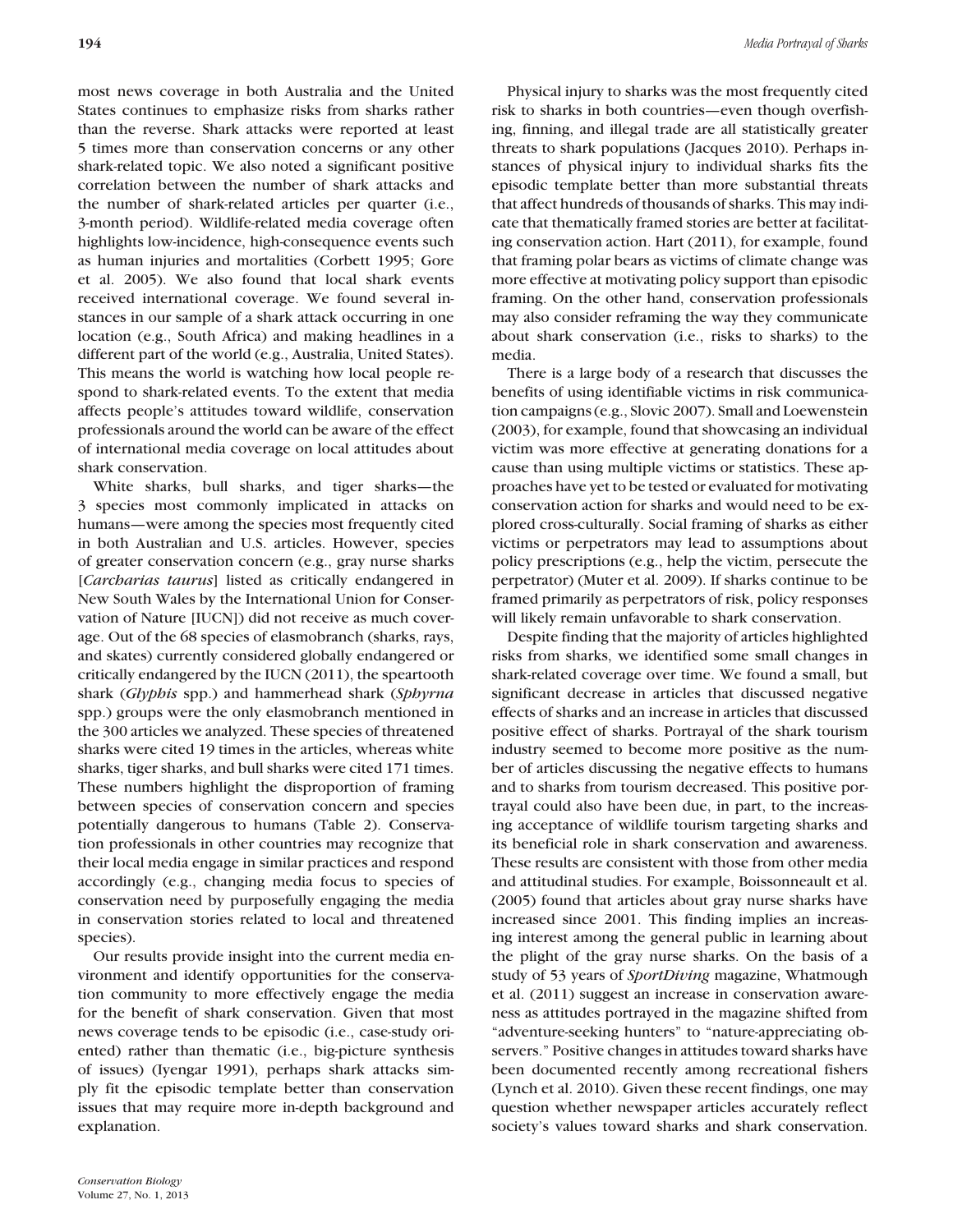Assessment of human attitudes, beliefs, and behaviors related to sharks would provide some much-needed insight into media effects on public attitudes toward sharks and their conservation (Gore et al. 2011; Simpfendorfer et al. 2011). Furthermore, continued monitoring of sharkrelated newspaper articles may signal changes in attitude and belief patterns (Houston et al. 2010).

Although we could not determine whether messengers in the articles examined sought out the media to share their message or were sought by the media, there were several noteworthy findings regarding messengers. First, politicians were used as primary messengers in Australian significantly more than in the United States. Politician messengers were also positively correlated with stories discussing positive effects of sharks (e.g., successful conservation efforts). In contrast, conservation groups were correlated with articles highlighting negative effects on sharks (which is presumably what they often are created for); however, they were not correlated with stories about shark conservation. This suggests conservation groups are either not being sought out by the media in regards to shark conservation issues or are not being as efficient as they could be at communicating conservation concerns to the media. Either way, this is an issue that could be investigated empirically and addressed through conservation action. Purposeful media training for conservationists (e.g., Jacobson 2009) would help them advance conservation actions.

Finally, we found that shark attack victims are not only being used as messengers about shark attacks (i.e., negative effects of sharks), but they are also being used as messengers for shark conservation. This suggests that victims of shark attacks are not always resentful toward sharks and understand the risks of being attacked while in the water. This finding also demonstrates that shark-attack stories, although often negatively framed toward sharks, can be crafted to inform and educate readers about shark conservation. From a communication perspective, news stories on attacks can highlight the rarity of attacks, discuss preventative measures to take to reduce vulnerability to attacks, and discuss conservation issues. Frequent reminders about the rarity of shark attacks may reinforce, rather than amplify, existing risk perceptions (Gore et al. 2005). Furthermore, proactive communication coupled with messages on ways to reduce the risk of negative encounters with sharks (e.g., identifying times of day or year when shark activity is more prevalent) may help curb negative attitudes toward sharks.

Human pressures on sharks have increased dramatically over time. Ecological investigations into declines in shark populations predate conservation efforts; systematic social scientific inquiry is only now beginning to contribute to decision making in the regimes within which such science makes a difference (Jacques 2010). Through analysis of Australian and U.S. media, our find-

ings contribute to a growing knowledge base and offer empirical evidence that risks from, rather than to, sharks have and continue to dominate news coverage in large media markets. To the extent that media reflects social opinion (Houston et al. 2010), this is problematic for successful shark conservation. Although we offer some media-based solutions for working to overcome some challenges to shark conservation, we agree with Jacques (2010) that such insights alone will not save sharks. However, when integrated with biological and ecological research, social science research may help generate a more comprehensive perspective and effectively inform conservation practice.

# **Acknowledgments**

This research was partially funded by Michigan State University's Department of Fisheries and Wildlife, School of Criminal Justice, and the College of Agriculture and Natural Resources Undergraduate Research Program. We also thank L. Fishbeck and A. Bouchard for their research assistance and B. Bruce for constructive feedback during the development of this project and coding protocol.

# **Supporting Information**

The coding protocol for this study (Appendix S1) is available online. The authors are solely responsible for the content and functionality of these materials. Queries (other than absence of the material) should be directed to the corresponding author.

#### **Literature Cited**

- Australian Government Department of Agriculture, Fisheries and Forestry (DAFF). 2004. National plan of action for the conservation and management of sharks. DAFF, Canberra.
- Australian Shark Attack File (ASAF). 2010. John West, Taronga Zoo. Data obtained December 13, 2010.
- Boissonneault, M. F., W. Gladstone, P. Scott, and N. Cushing. 2005. Grey nurse shark human interactions and portrayals: a study of newspaper portrayals of the grey nurse shark from 1969–2003. Electronic Green Journal **1:**1–21.
- Bonfil, R. 1994. Overview of world elasmobranch fisheries. Fisheries technical paper 341. UN Food and Agriculture Organization, Rome.
- Capozzoli, M., L. McSweeney, and D. Sinha. 1999. Beyond kappa: a review of interrater agreement measures. Canadian Journal of Statistics **27:**3–23.
- Chin, A., P. M. Kyne, T. I. Walker, and R. B. McAuley. 2010. An integrated risk assessment for climate change: analyzing the vulnerability of sharks and rays on Australia's Great Barrier Reef. Global Change Biology **16:**1936–1953.
- Clarke, S. C., M. K. Mcallister, E. J. Milner-Gulland, G. P. Kirkwood, C. G. J. Michielsens, D. J. Agnew, E. K. Pikitch, H. Nakano, and M. S. Shivji. 2006. Global estimates of shark catches using trade records from commercial markets. Ecology Letters **9:**1115–1126.